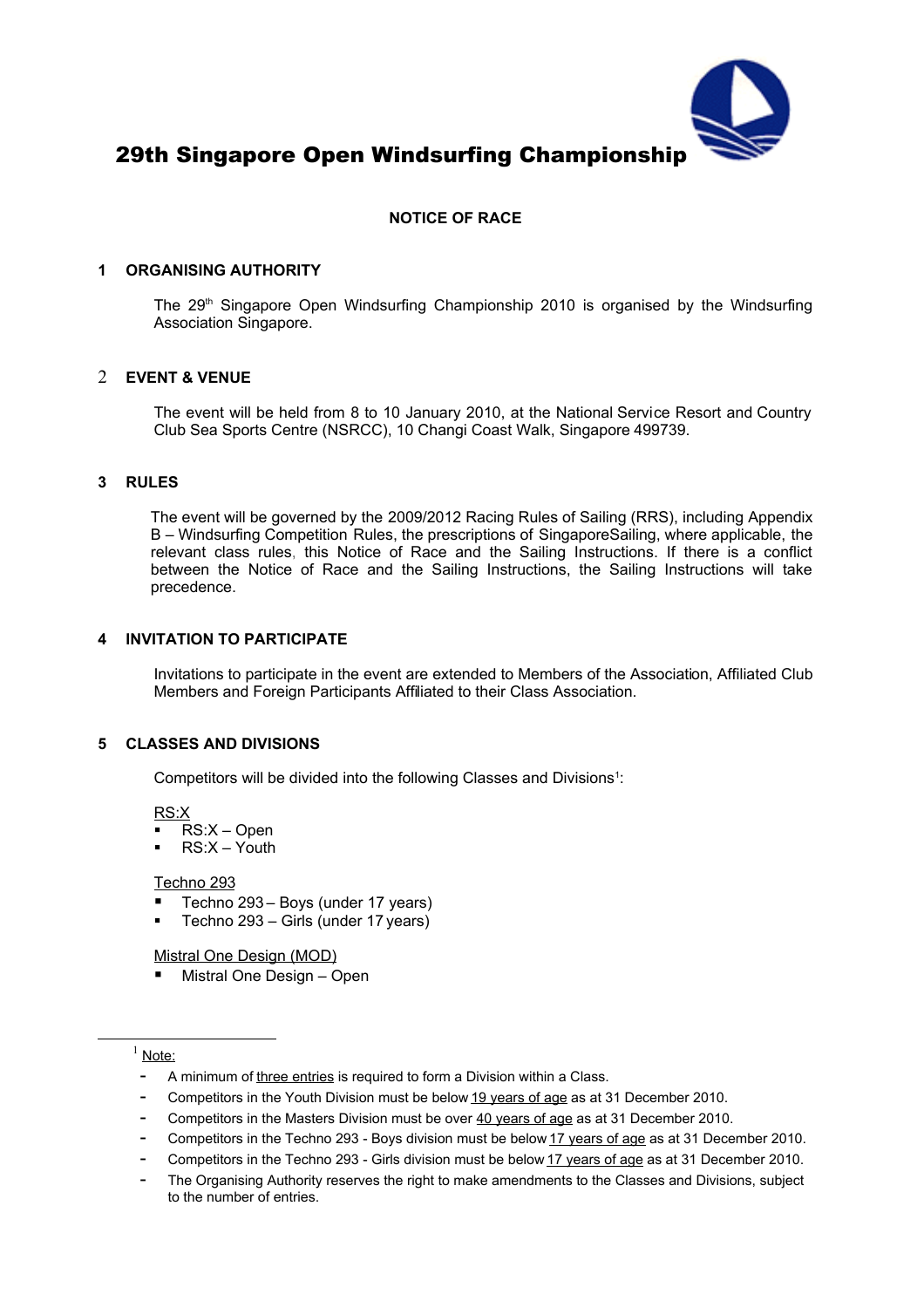

Raceboard

Raceboard – Open

#### Formula

- Formula Open
- Formula Masters

**Slalom** 

- Slalom Open
- Slalom Ladies
- **Slalom Masters**

## **6 EQUIPMENT**

Each competitor shall provide his/her own equipment, unless arrangements have been made with the organiser to charter equipment.

Each competitor shall ensure that his or her equipment conforms to the relevant class rules. For RS:X, all equipment shall comply with the current RS:X class rules. For Techno 293 Class, all equipment shall comply with the current Techno 293 class rules with maximum sail size of 7.8m<sup>2</sup>. For Mistral One Design (MOD), all equipment shall comply with the current IMCO class rules. For Raceboard, all equipment shall conform to the current International Raceboard class rules with no maximum sail size. For Formula, all equipment shall comply with the current IFWC class rules. For Slalom, all equipment shall comply with current IFCA class rules.

# 7 **SCHEDULE**

| <b>Date</b>                      | Time*        | <b>Activity</b>                                                            |  |  |
|----------------------------------|--------------|----------------------------------------------------------------------------|--|--|
| 7/1/2010 (Thursday)              | $12pm - 5pm$ | Registration                                                               |  |  |
|                                  |              |                                                                            |  |  |
| 8/1/2010 (Friday)                | 10am         | Skipper's briefing                                                         |  |  |
|                                  | 11am         | Earliest possible start of Race<br>(RS:X, Techno 293, MOD, Raceboard only) |  |  |
|                                  | 5pm          | Last possible start of Race<br>(RS:X, Techno 293, MOD, Raceboard only)     |  |  |
|                                  |              |                                                                            |  |  |
| $\overline{9/1/2010}$ (Saturday) | 10am         | Earliest possible start of Race                                            |  |  |
|                                  |              | (All classes)                                                              |  |  |
|                                  | 5pm          | Last possible start of Race                                                |  |  |
|                                  |              | (All classes)                                                              |  |  |
|                                  |              |                                                                            |  |  |
| 10/1/2010 (Sunday)               | 10am         | Earliest start of Race                                                     |  |  |
|                                  |              | (All classes)                                                              |  |  |
|                                  | 4.30pm       | Last possible start of Race                                                |  |  |
|                                  |              | (All classes)                                                              |  |  |
|                                  | 7 pm         | Prize giving and Dinner                                                    |  |  |

\* The Organising Authority shall reserve the right to amend the schedule.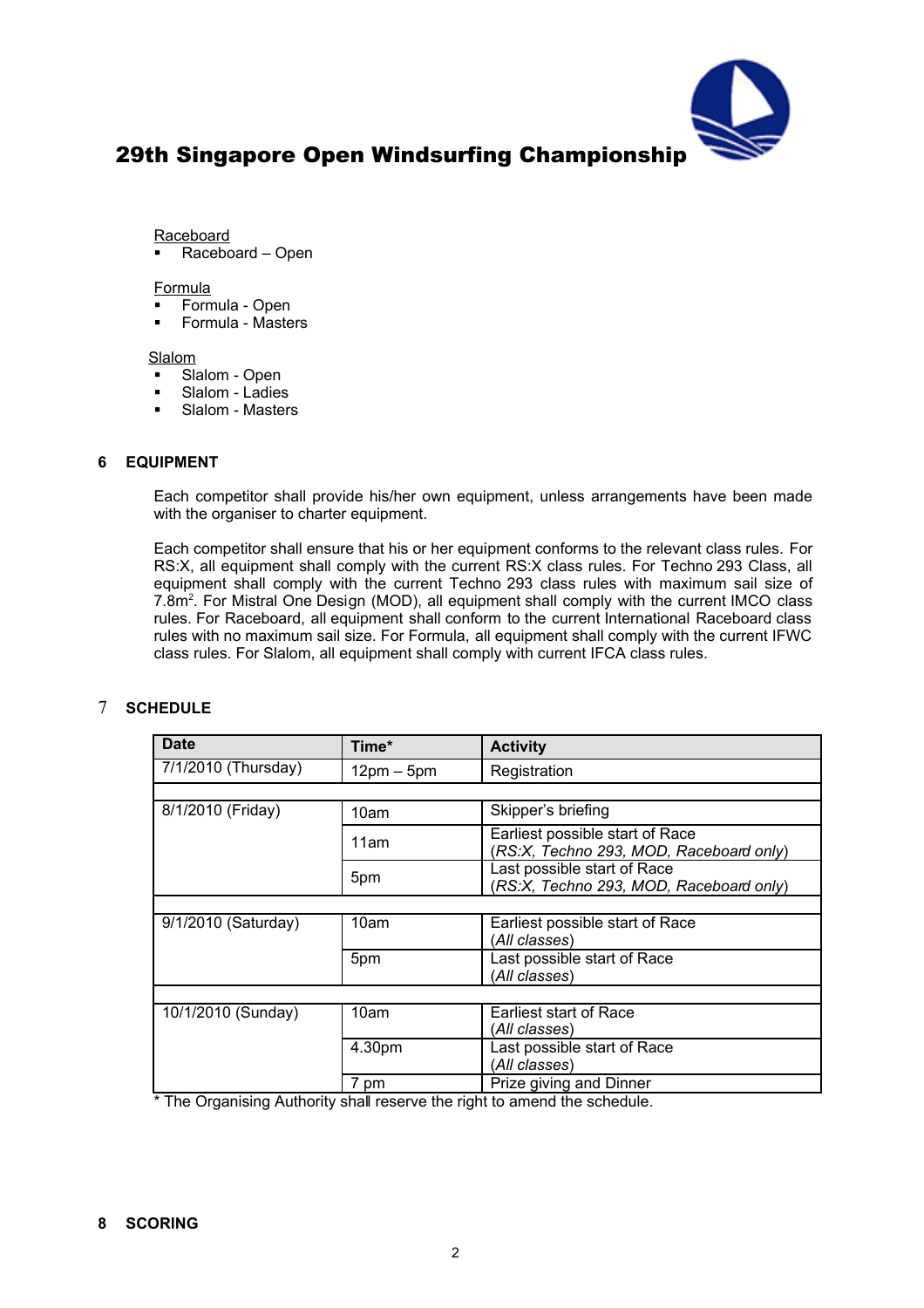

The ISAF Appendix A Low Point Scoring System will apply. A minimum of 3 races will constitute a series. If 3 or less races are conducted, there will be no discards. Where 4 to 6 races are conducted, 1 discard will be allowed. If there are 7 or more races are conducted, 2 discards are allowed.

## **9 SAILING INSTRUCTIONS**

The Sailing Instructions will be available upon registration.

#### **10 COURSES**

Courses shall be as prescribed in the Sailing Instructions.

#### **11 ADVERTISING**

The event is designated as a Category C event in accordance with ISAF Regulation 20. Advertisement is restricted to whose advertising that does not conflict with that of the event sponsor/s or those not restricted by the Government of Singapore.

Each entry wishing to display advertising on its hull and/or sails shall notify the Organising Authority the details of advertising or Sponsors. The Organising Authority reserves the right to determine when a conflict may exist. All entry may be required to display the event sponsors' advertising on their sails.

## **12 RADIO COMMUNICATION**

Except in an emergency, a boat shall neither make radio transmissions while racing or receive radio communications not available to all boats. This restriction also applies to mobile telephones.

## **13 PRIZES**

Medals or trophies will be awarded for the 1<sup>st</sup> to 5<sup>th</sup> placed competitors in each category, where applicable. Cash and product prizes may be awarded subject to the discretion of the Organising Authority.

#### **14 SAFETY**

The event will be conducted under Marine Port Authority, Applicable Law, Regulation 46 (1) of the MPA (Pleasure Craft) Regulation,1997. Adequate safety boats would be provided during all races over event hours. Competitors participate in the event at their own risk and indemnifies the organisers of any responsibility in the event of accident, injury or death.

#### **15 PERSONAL FLOTATION DEVICE**

All competitors shall wear a personal floatation device while racing.

## **16 DISCLAIMER OF LIABILITY**

Competitors participate in the event entirely at their own risk. The Organising Authority will not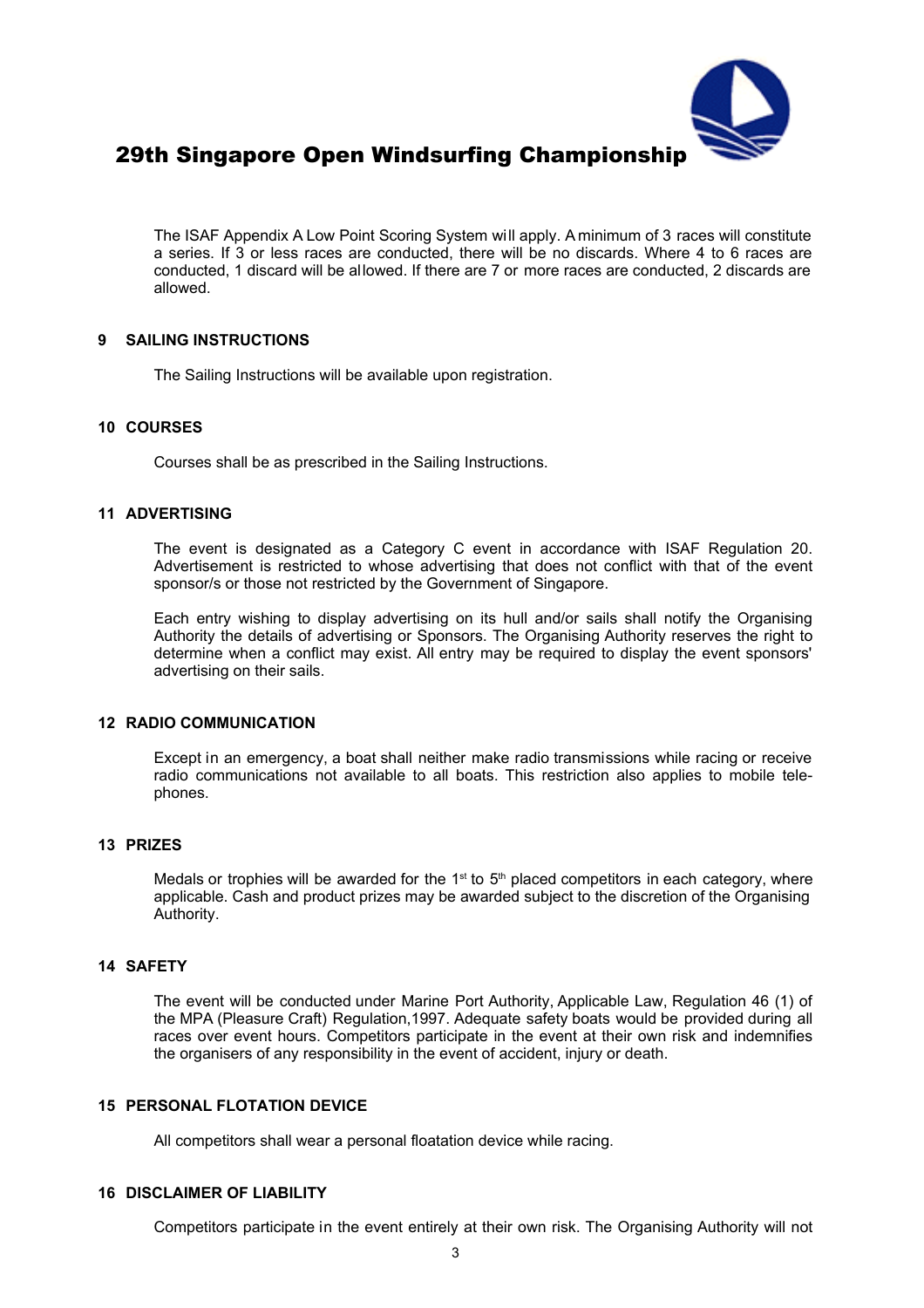

accept any liability for material damage or personal injury or death sustained in conjunction with or prior to, during, or after the event.

#### **17 NATIONAL JURY**

A National Jury shall be appointed in accordance with prescriptions of SingaporeSailing federation. Decisions of the Jury shall be final, and shall not be subject to appeal.

#### **18 FEES**

The entry fees are as follows:

| Class                                                            | <b>Windsurfing Association</b><br>Singapore (Member) | <b>Windsurfing Association</b><br>Singapore (Non-member) |  |
|------------------------------------------------------------------|------------------------------------------------------|----------------------------------------------------------|--|
| RS:X<br>Techno 293<br>Mistral One Design (MOD)<br>Raceboard Open | \$50                                                 | \$70                                                     |  |
| Formula<br>Slalom                                                | \$40                                                 | \$60                                                     |  |

#### **19 ENTRY**

Application for entry must be made on the official entry form. Competitors shall enter by submitting a completed official entry form with the prescribed entry fees to *Windsurfing Association Singapore, c/o The Windsurfing Shop, 1390 East Coast Parkway, PA Water-Venture (East Coast), Singapore 468961* no later than 7 January 2010 or to the registration office between 12pm to 5pm on 7 January 2010.

Foreign competitors shall indicate their intent to participate by submitting their completed entry forms by email to singaporewindsurfing@yahoo.com by 7 December 2010. Payment of entry fees for foreign competitors may be made upon arrival.

#### **20 REGISTRATION**

The registration office will be located at:

NSRCC Sea Sports Centre 10 Changi Coast Walk Singapore 499739

#### **21 TRANSPORTATION**

The organizers will assist to arrange for two-way transportation between the Airport and the event venue for foreign competitors. A fee of S\$40 per set of equipment will be payable for the transportation of each set of equipment.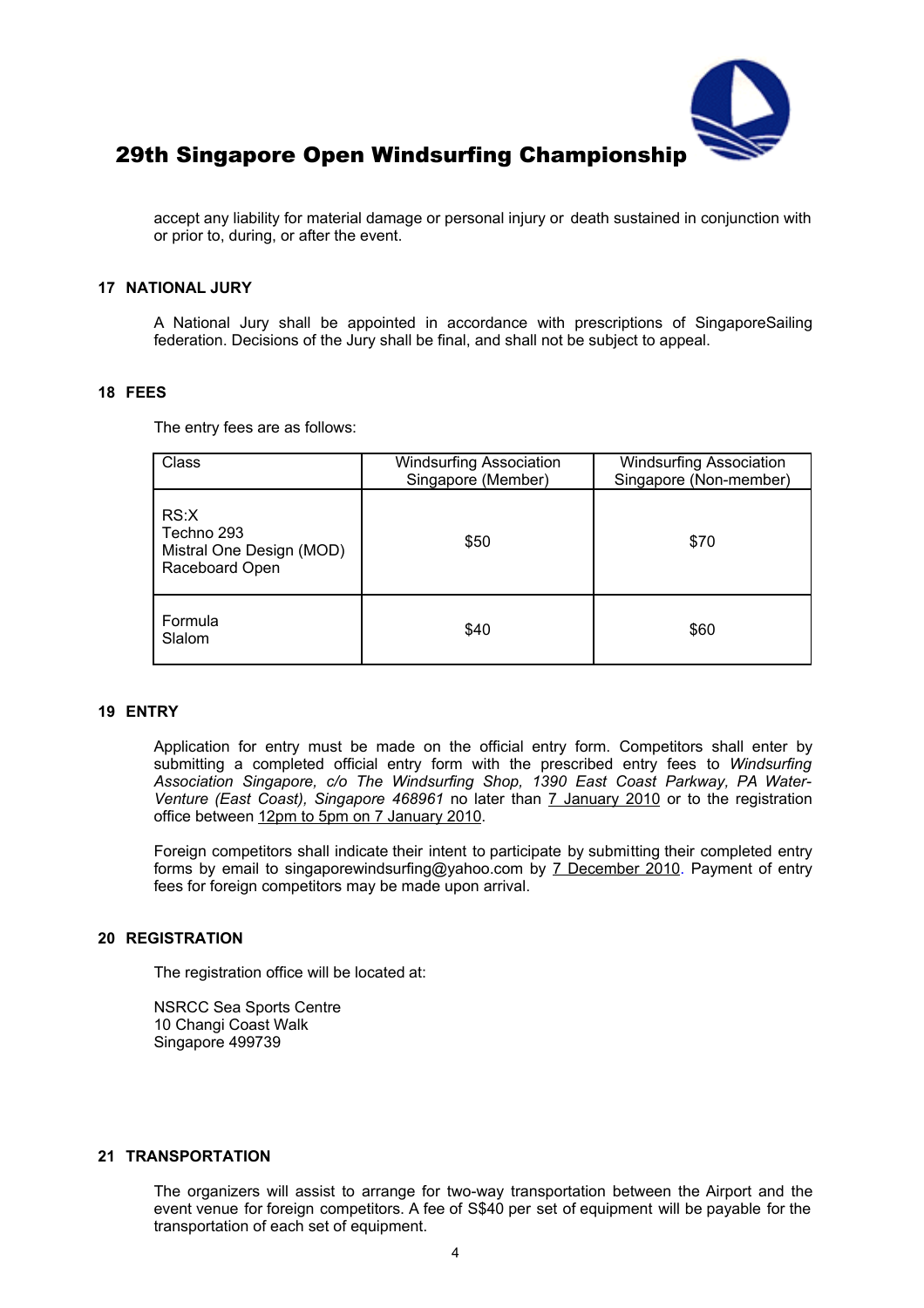

# **22 ACCOMMODATION**

Accommodation for foreign competitors is available at the Paramount Hotel Singapore at the following special rates:

- Single/Twin-sharing rooms at S\$120 nett per room per night (includes breakfast)
- Triple-sharing rooms at S\$165 nett per room per night (includes breakfast)

Please contact the Windsurfing Association Singapore at singaporewindsurfing@yahoo.com to make arrangements for accommodation at the Paramount Hotel Singapore.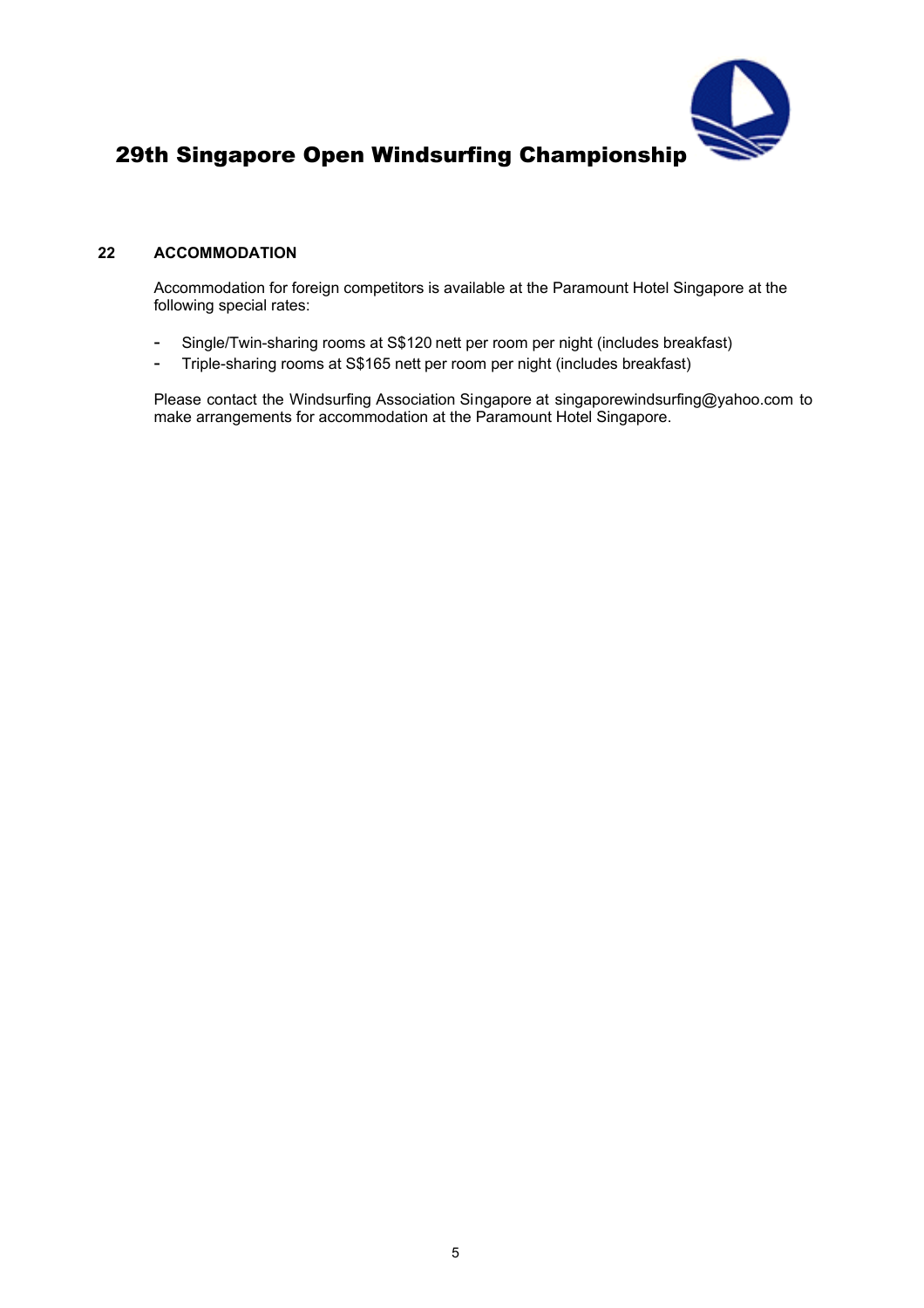

## **ENTRY FORM**

|                                                                    |  | SEX: Male / Female |
|--------------------------------------------------------------------|--|--------------------|
|                                                                    |  |                    |
|                                                                    |  |                    |
|                                                                    |  |                    |
|                                                                    |  |                    |
|                                                                    |  |                    |
| <b>CLASSES AND DIVISIONS<sup>2</sup></b> (Please tick accordingly) |  |                    |

RS:X

 $\epsilon$  RS:X – Open  $\epsilon$  RS:X – Youth

#### Techno 293

- $\epsilon$  Techno 293 Boys (under 17 years)
- $\epsilon$  Techno 293 Girls (under 17 years)

## Mistral One Design

 $\epsilon$  Mistral One Design (MOD) – Open

#### **Raceboard**

 $\epsilon$  Raceboard – Open

#### Formula

- $\epsilon$  Formula Open
- $\epsilon$  Formula Masters

**Slalom** 

- $\epsilon$  Slalom Open
- $\epsilon$  Slalom Ladies
- $\epsilon$  Slalom Masters

<span id="page-5-0"></span> $2$  Note:

- A minimum of three entries is required to form a Division within a Class.
- Competitors in the Youth Division must be below 19 years of age as at 31 December 2010.
- Competitors in the Masters Division must be over 40 years of age as at 31 December 2010.
- Competitors in the Techno 293 Boys division must be below 17 years of age as at 31 December 2010.
- Competitors in the Techno 293 Girls division must be below 17 years of age as at 31 December 2010.
- The Organising Authority reserves the right to make amendments to the Classes and Divisions, subject to the number of entries.